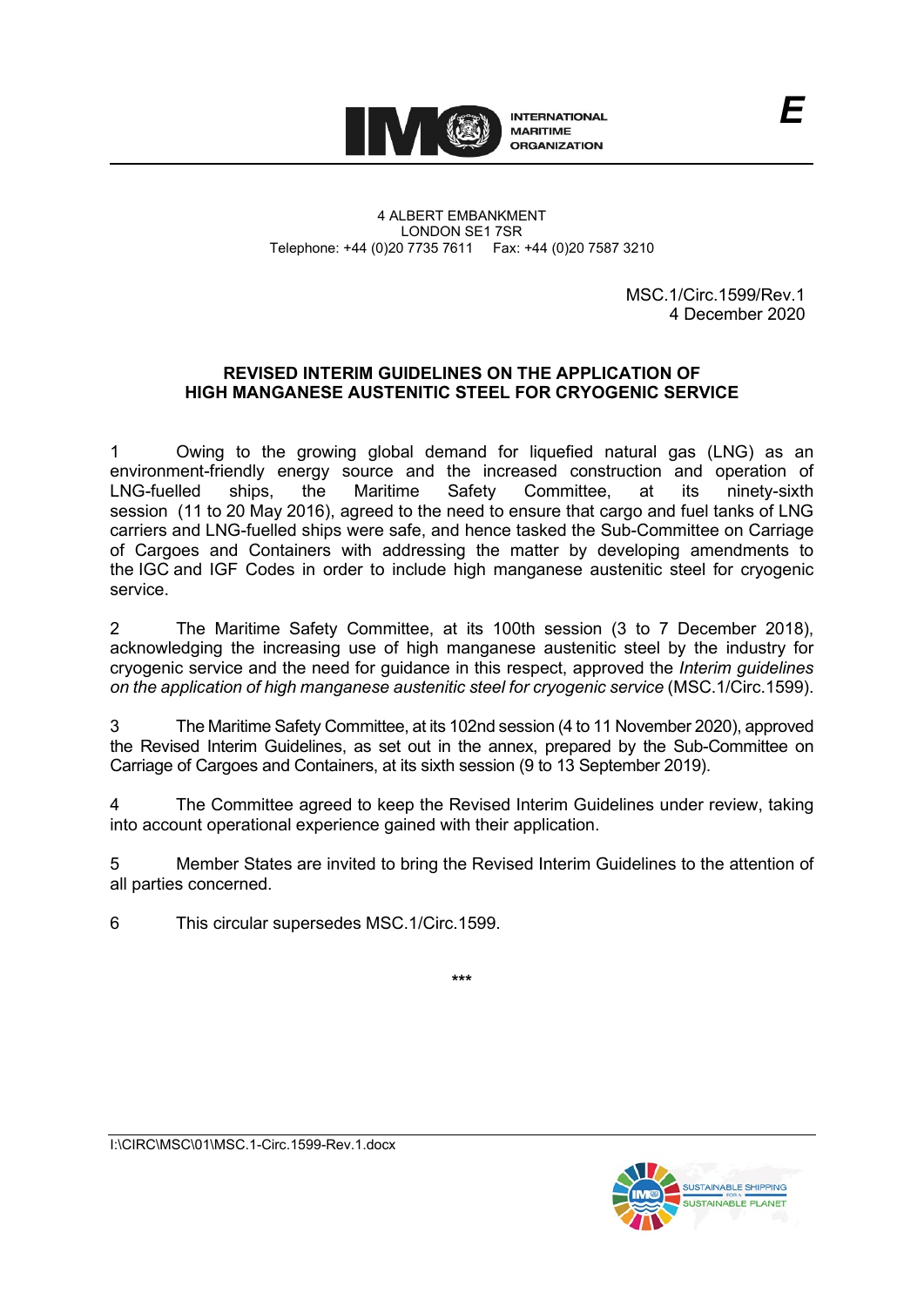## **ANNEX**

## **REVISED INTERIM GUIDELINES ON THE APPLICATION OF HIGH MANGANESE AUSTENITIC STEEL FOR CRYOGENIC SERVICE**

### **PART I GENERAL**

### **1 Scope**

These Revised interim guidelines on the application of high manganese austenitic steel for cryogenic service provide the designer and manufacturer with practical information on the design and construction of cargo and fuel tanks using high manganese austenitic steel for cryogenic service, to comply with the Design Conditions defined in section 4.18 of the IGC Code and section 6.4.12 of the IGF Code.

### **2 Application**

2.1 The Revised Interim Guidelines are not intended to replace any requirements of the IGC and IGF Codes. They are intended as complementary guidelines on how to utilize high manganese austenitic steel in the design and fabrication of cargo and fuel tanks complying with the IGC and IGF Codes.

2.2 The application of high manganese austenitic steel is intended for cargo tanks and fuel tanks for the carriage of liquefied natural gas (LNG). The high manganese austenitic steel is limited to the specifications defined below.

### **3 Definitions**

| High manganese austenitic steel: | Steel with a high amount of manganese in order to retain<br>austenite as its primary phase at atmospheric and service<br>temperature. |
|----------------------------------|---------------------------------------------------------------------------------------------------------------------------------------|
| Under-matched welds:             | For welded connections where the weld metal has lower<br>yield- or tensile-strength than the parent metal.                            |

### **PART II MATERIAL SPECIFICATIONS AND TESTING REQUIREMENTS**

### **4 Material specification**

4.1 The material specification should be submitted to the Administration for approval. Documentation requirements for the material are described in detail in the appendix.

4.2 The steel should be fully killed and fine-grained. The condition of supply for all material should be hot rolled and subsequent controlled cooling as necessary. The reduction ratio of slab to finished product thickness should not be less than 3:1. Other conditions of supply should be in accordance with those prescribed by the Administration.

4.3 The document is limited to steel plates with a thickness between 6 mm and 40 mm. For thickness greater than 40 mm, special consideration should be given by the Administration. Other dimensions may be subject to acceptance by the Administration.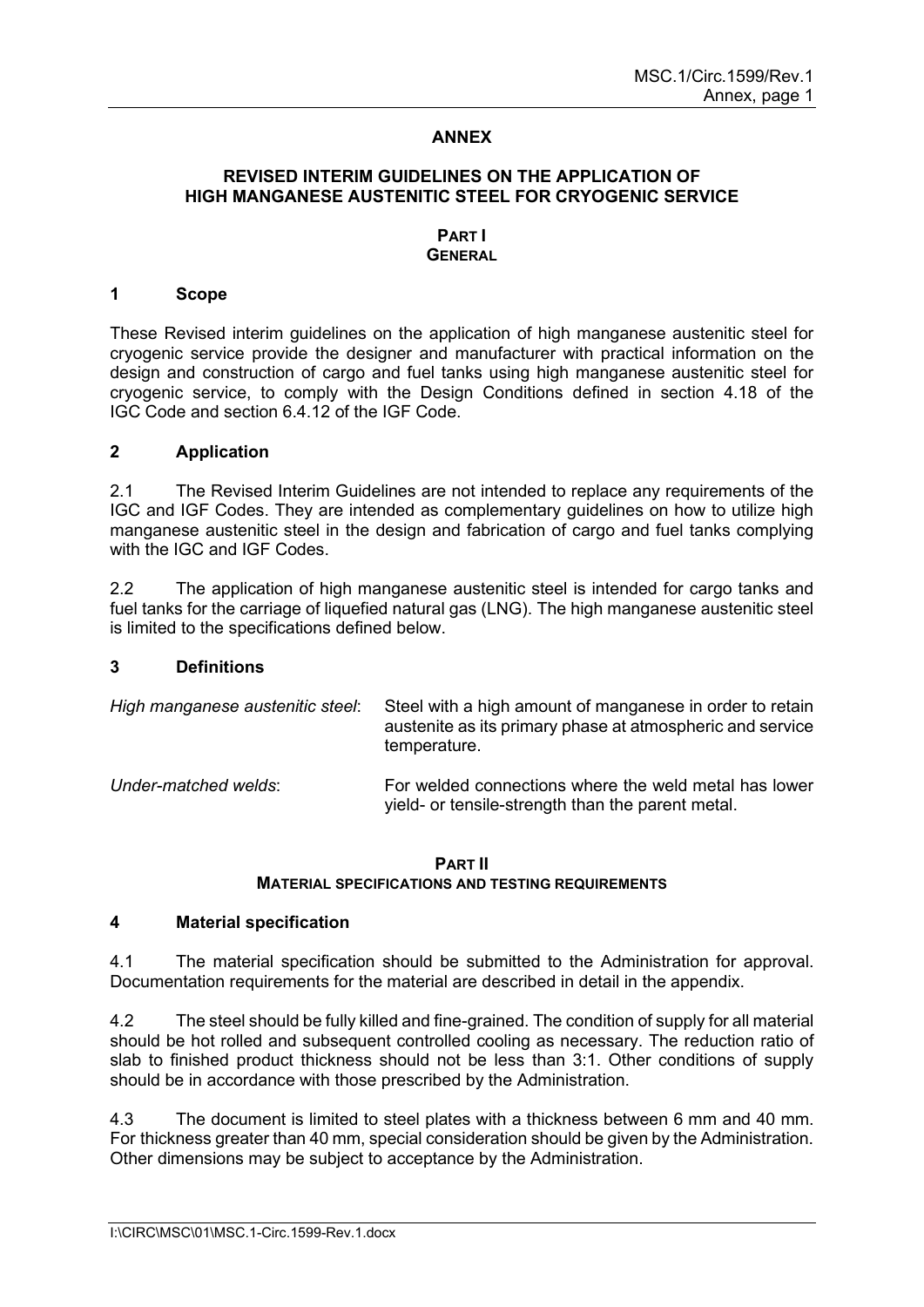## **5 Chemical composition**

The chemical composition for high manganese austenitic steel should meet the requirements of recognized standards, such as ASTM standard A1106/A1106M-17 as shown in table 1, or ISO 21635:2018.

## **Table 1: Chemical composition for high manganese austenitic steel**  (Ref. ASTM standard A1106/A1106M-17)

|              | Chemical composition (wt.%, product) |                  |                    |               |               |                  |                  |               |               |
|--------------|--------------------------------------|------------------|--------------------|---------------|---------------|------------------|------------------|---------------|---------------|
|              | Si<br>Mn<br>Cu                       |                  |                    |               |               |                  |                  |               |               |
| Requirements | $0.35 -$<br>0.55                     | $0.10 -$<br>0.50 | $22.50 -$<br>25.50 | Max.<br>0.030 | Max.<br>0.010 | $3.00 -$<br>4.00 | $0.30 -$<br>0.70 | Max.<br>0.005 | Max.<br>ა.050 |

**Note:** Silicon (Si) may be less than 0.10%, provided total aluminium is 0.03% or higher, or provided acid soluble aluminium is 0.025% or higher.

## **6 Mechanical properties**

Mechanical properties for the base metal of high manganese austenitic steel should meet the requirements of the IGC and IGF Codes, as relevant, and also recognized standards applied to chemical composition, such as ISO 21635:2018 (ref table 2 below) or ASTM A1106/A1106M-17. Compliance should also be documented in accordance with material testing requirements and acceptance criteria outlined in the appendix.

## *.1 Base metal*

## **Table 2: Mechanical properties for base metal of high manganese austenitic steel** (Reference ISO 21635:2018)

| <b>Minimum</b><br>yield strength<br>(0.2 % of fset)<br>$N/mm^2$ | <b>Tensile</b><br>strength<br>N/mm <sup>2</sup> | <b>Minimum</b><br>elongation<br>% at $5.65\sqrt{S_0}$ |
|-----------------------------------------------------------------|-------------------------------------------------|-------------------------------------------------------|
| 400                                                             | 800 to 970                                      | 22.0                                                  |

(Note the impact test requirements as specified in table 6.3 of the IGC Code or table 7.3 of the IGF Code, as relevant)

## *.2 As welded condition*

## **Table 3: Typical mechanical properties for "As welded condition"**

| <b>Tensile properties</b>                                                |                                                         |                                                       |  |  |  |  |  |
|--------------------------------------------------------------------------|---------------------------------------------------------|-------------------------------------------------------|--|--|--|--|--|
| <b>Minimum</b><br>yield strength<br>(0.2 % of fset)<br>N/mm <sup>2</sup> | <b>Minimum tensile</b><br>strength<br>N/mm <sup>2</sup> | <b>Minimum</b><br>elongation<br>% at $5.65\sqrt{S_0}$ |  |  |  |  |  |
| 400                                                                      | 660                                                     | 22.0                                                  |  |  |  |  |  |

(Note the impact test requirements as specified in table 6.3 of the IGC Code or table 7.3 of the IGF Code, as relevant)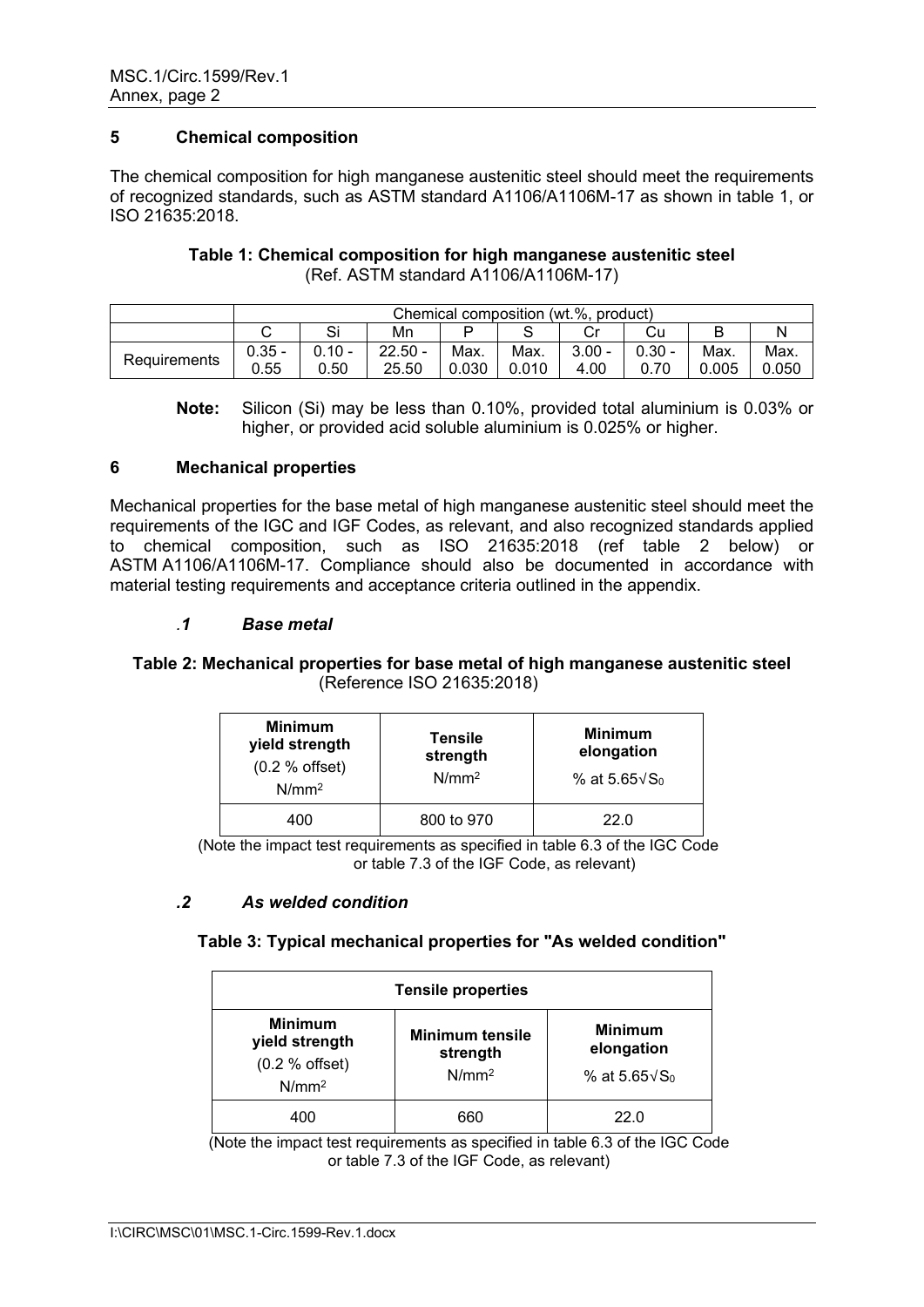## **7 Welding of metallic materials and non-destructive testing**

Welding of metallic materials and non-destructive testing should be in accordance with chapter 6 of the IGC Code or chapter 16 of the IGF Code. See also "Material testing requirements and test acceptance criteria" as set out in the appendix. Typical minimum values of yield and tensile strength for welded conditions are shown in table 3.

### **8 Material testing and acceptance criteria**

The material testing and applied acceptance criteria should be in accordance with chapter 6 of the IGC Code or chapter 16 of the IGF Code. Compliance should also be documented in accordance with the material testing requirements and acceptance criteria outlined in the appendix.

### **9 Manufacturer approval scheme**

Approval of the manufacturer should be carried out in accordance with section 6.2.2 of the IGC Code or section 16.1.1 of the IGF Code and to the satisfaction of the Administration.

### **PART III APPLICATION**

### **10 Design application**

### *10.1 General*

10.1.1 The relevant load conditions and design conditions should be established in accordance with section 4.18 of the IGC Code or section 6.4.12 of the IGF Code. Guidance on special considerations for high manganese austenitic steel is described below.

10.1.2 For the selection of relevant safety factors for high manganese austenitic steels (see paragraphs 4.21 to 4.23 of the IGC Code or section 6.4.15 of the IGF Code), the safety factors specified for "Austenitic Steels" should be applied both for the base material and for as welded condition.

### *10.2 Ultimate design condition (Reference: section 4.18.1 IGC Code or section 16.3.3 IGF Code)*

High manganese austenitic steels normally have under-matched welds and, therefore, it is of great importance that the design values of the yield strength and tensile strength are based on the "minimum mechanical properties" for the base material and as welded condition (see section 6 on Mechanical Properties). Note the limitation for under-matched welds defined in section 4.18.1.3.1.2 of the IGC Code or section 16.3.3.5.1 of the IGF Code.

## *10.3 Buckling strength*

10.3.1 Buckling strength analysis should be carried out based on recognized standards. Functional loads as defined in section 4.3.4 of the IGC Code or section 6.4.1.6 of the IGF Code should be considered. Note that design tolerances should be considered where relevant and be included in the strength assessment as required in section 6.6.2.1 of the IGC Code or section 16.4.2 of the IGF Code.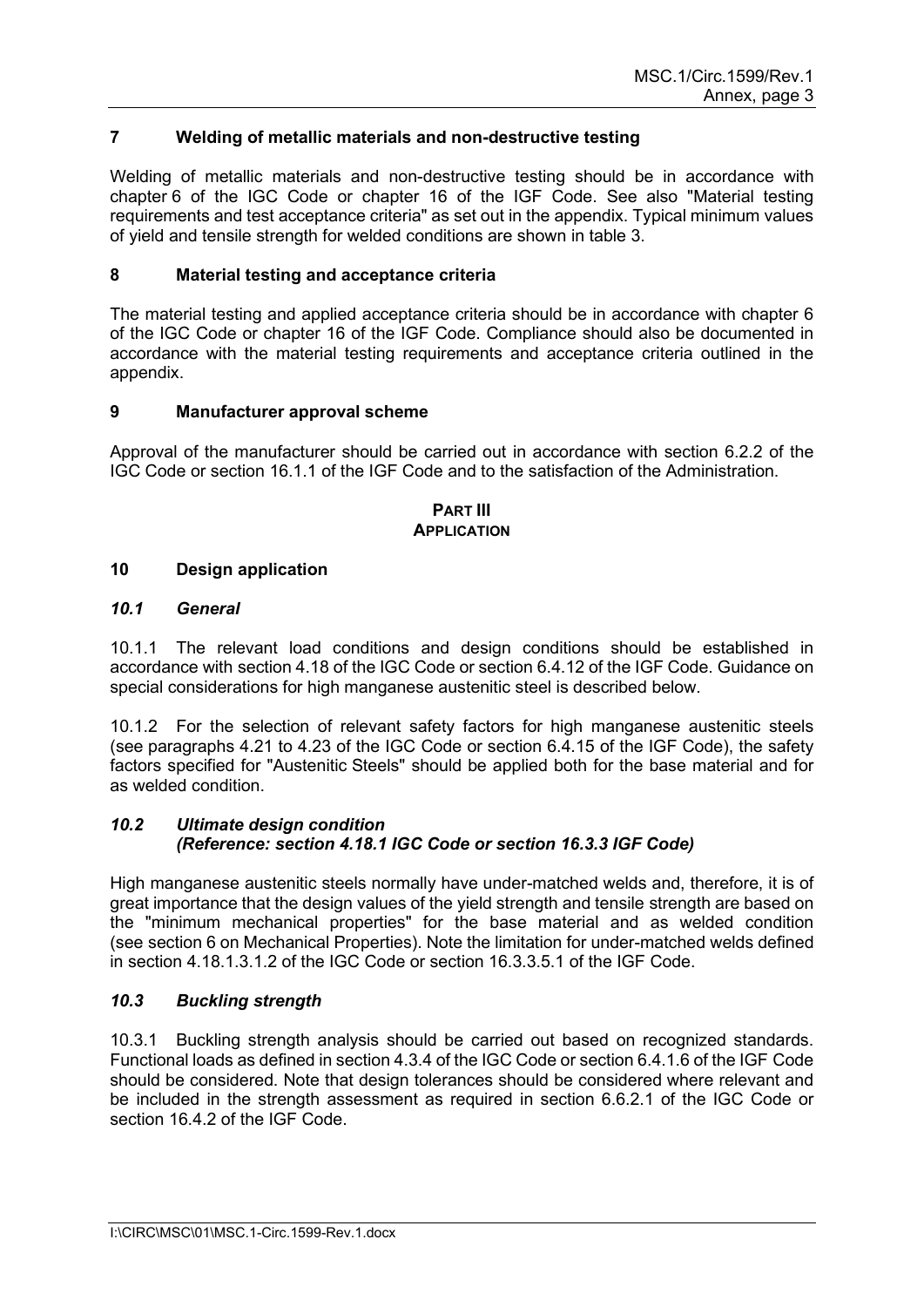10.3.2 The acceptance criteria for the flooding load cases are different from other buckling load cases. Furthermore, the acceptance criteria for flooding load cases, as defined in the IGC Code and the IGF Code, are also different, as the IGF Code requires the tank to "keep its integrity after flooding to ensure safe evacuation of the ship" (section 6.4.1.6.3.3 of the IGF Code), while the IGC Code only refers to endangering the integrity of the ship's hull (section 4.3.4.3.3 of the IGC Code).

# *10.4 Fatigue design condition (Reference: 4.18.2 IGC Code and 6.4.12.2 IGF Code)*

The fatigue design curves for base material and for welded conditions have been documented as a comparison with recognized S-N curves, as provided by the D-curve in reference 11.4 (table 4) and FAT 90 provided by reference 11.5 (figure 1). Fatigue tests have been carried out for butt welded joints only. However, for other details, the application of other S-N curves should be to the satisfaction of the Administration. Section 4.18.2.4.2 of the IGC Code and section 6.4.12.2.4 of the IGF Code specify the design S-N curves to be based on a 97.6% probability of survival corresponding to the mean-minus-two-standard-deviation curves of relevant experimental data up to final failure.

### **Table 4 (S-N curves in air): High manganese austenitic steel has been documented to be equal or better than the D-curve (reference 11.4) for as welded condition without stress concentration from any structural details**

| S-N curve       | $N \le 10^7$ cycles |                     | $N > 10^{7}$<br>cycles               | Fatigue limit                           | <b>Thickness</b> | <b>Structural stress</b><br>concentration embedded in |  |  |
|-----------------|---------------------|---------------------|--------------------------------------|-----------------------------------------|------------------|-------------------------------------------------------|--|--|
|                 | m <sub>1</sub>      | $\log \overline{a}$ | $\log \overline{a}$ ,<br>$m_2 = 5.0$ | at 10 <sup>7</sup> cycles<br>$(MPa)$ *) | exponent k       | the detail (S-N class),<br>see also equation (2.3.2)  |  |  |
| <b>B1</b>       | 4.0                 | 15.117              | 17.146                               | 106.97                                  | 0                |                                                       |  |  |
| <b>B2</b>       | 4.0                 | 14.885              | 16.856                               | 93.59                                   | 0                |                                                       |  |  |
| c               | 3.0                 | 12.592              | 16.320                               | 73.10                                   | 0.05             |                                                       |  |  |
| C1              | 3.0                 | 12,449              | 16.081                               | 65.50                                   | 0.10             |                                                       |  |  |
| C2              | 3.0                 | 12,301              | 15.835                               | 58.48                                   | 0.15             |                                                       |  |  |
| D               | 3.0                 | 12.164              | 15.606                               | 52.63                                   | 0.20             | 1.00                                                  |  |  |
| Ε               | 3.0                 | 12.010              | 15.350                               | 46.78                                   | 0.20             | 1.13                                                  |  |  |
| F               | 3.0                 | 11.855              | 15.091                               | 41.52                                   | 0.25             | 1.27                                                  |  |  |
| F <sub>1</sub>  | 3.0                 | 11.699              | 14.832                               | 36.84                                   | 0.25             | 1.43                                                  |  |  |
| F <sub>3</sub>  | 3.0                 | 11.546              | 14.576                               | 32.75                                   | 0.25             | 1.61                                                  |  |  |
| G               | 3.0                 | 11.398              | 14.330                               | 29.24                                   | 0.25             | 1.80                                                  |  |  |
| W1              | 3.0                 | 11.261              | 14.101                               | 26.32                                   | 0.25             | 2.00                                                  |  |  |
| W <sub>2</sub>  | 3.0                 | 11.107              | 13.845                               | 23.39                                   | 0.25             | 2.25                                                  |  |  |
| W3              | 3.0                 | 10.970              | 13.617                               | 21.05                                   | 0.25             | 2.50                                                  |  |  |
| see also [2.11] |                     |                     |                                      |                                         |                  |                                                       |  |  |



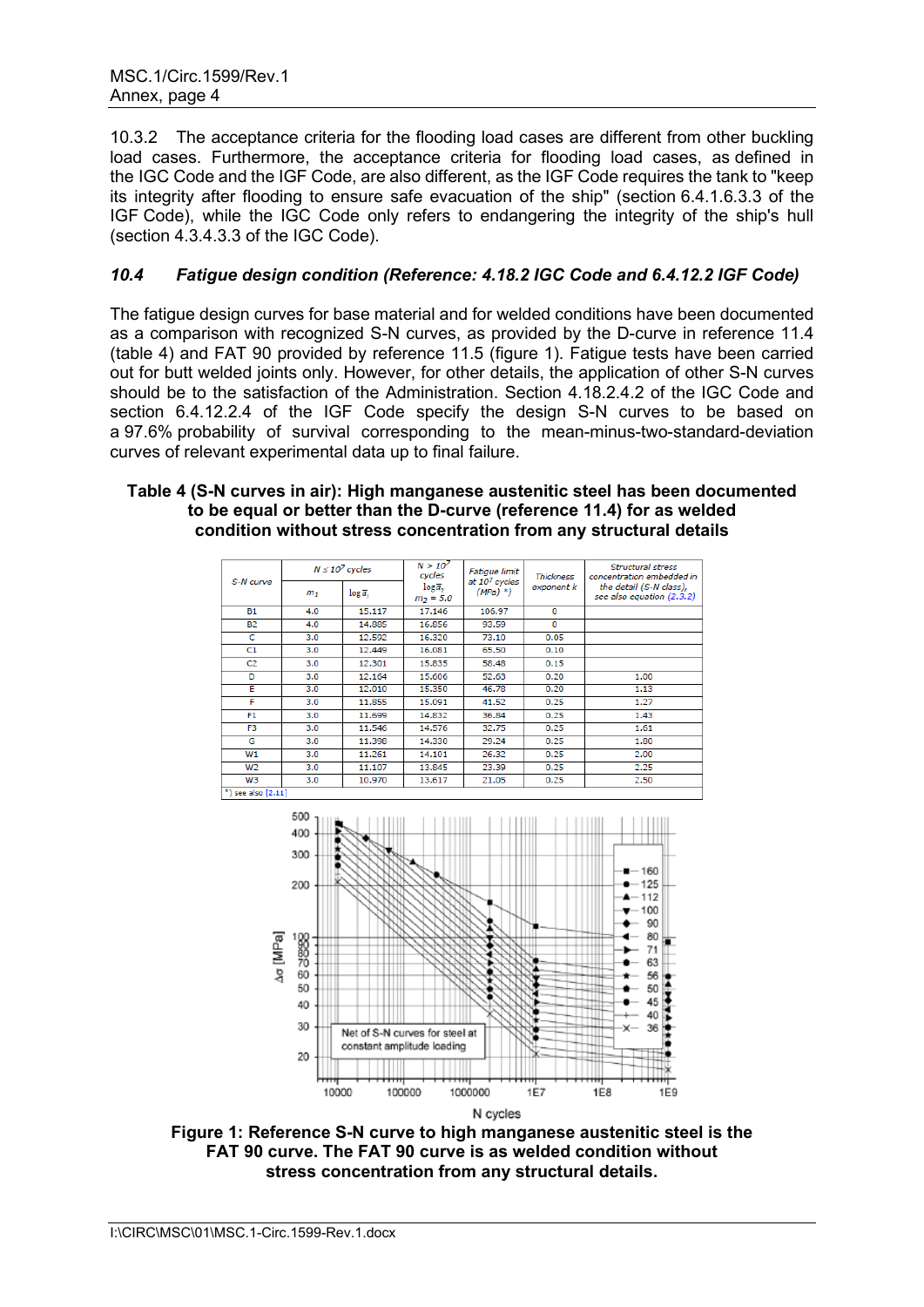# *10.5 Fracture mechanics analyses*

10.5.1 For a cargo tank or fuel tank where a reduced secondary barrier is applied, fracture mechanics analysis should be carried out in accordance with the IGC Code or IGF Code.

10.5.2 Fracture toughness properties should be expressed using recognized standards. Depending on the material, fracture toughness properties determined for loading rates similar to those expected in the tank system should be required. The fatigue crack propagation rate properties should be documented for the tank material and its welded joints for the relevant service conditions. These properties should be expressed using a recognized fracture mechanics practice relating the fatigue crack propagation rate to the variation in stress intensity, ΔK, at the crack tip. The effect of stresses produced by static loads should be taken into account when establishing the choice of fatigue crack propagation rate parameters.

10.5.3 For the application where very high static load utilization is relevant, alternative methods such as ductile fracture mechanic analyses should be considered (see appendix).

10.5.4 An example of a typical Crack Tip Opening Displacement (CTOD) value at cryogenic condition can be found in figure 2.

10.5.5 A fracture mechanics analysis is required for type B tanks (section 4.22.4 of the IGC Code and section 6.4.15.2.3.3 of the IGF Code) where a reduced secondary barrier is applied. Fracture mechanics analysis may also be required for other tank types as found relevant to show compliance with fatigue and crack propagation properties. Note that CTOD values used in fracture mechanics analysis may in any case be an important property to analyse to ensure that materials are considered suitable for the application.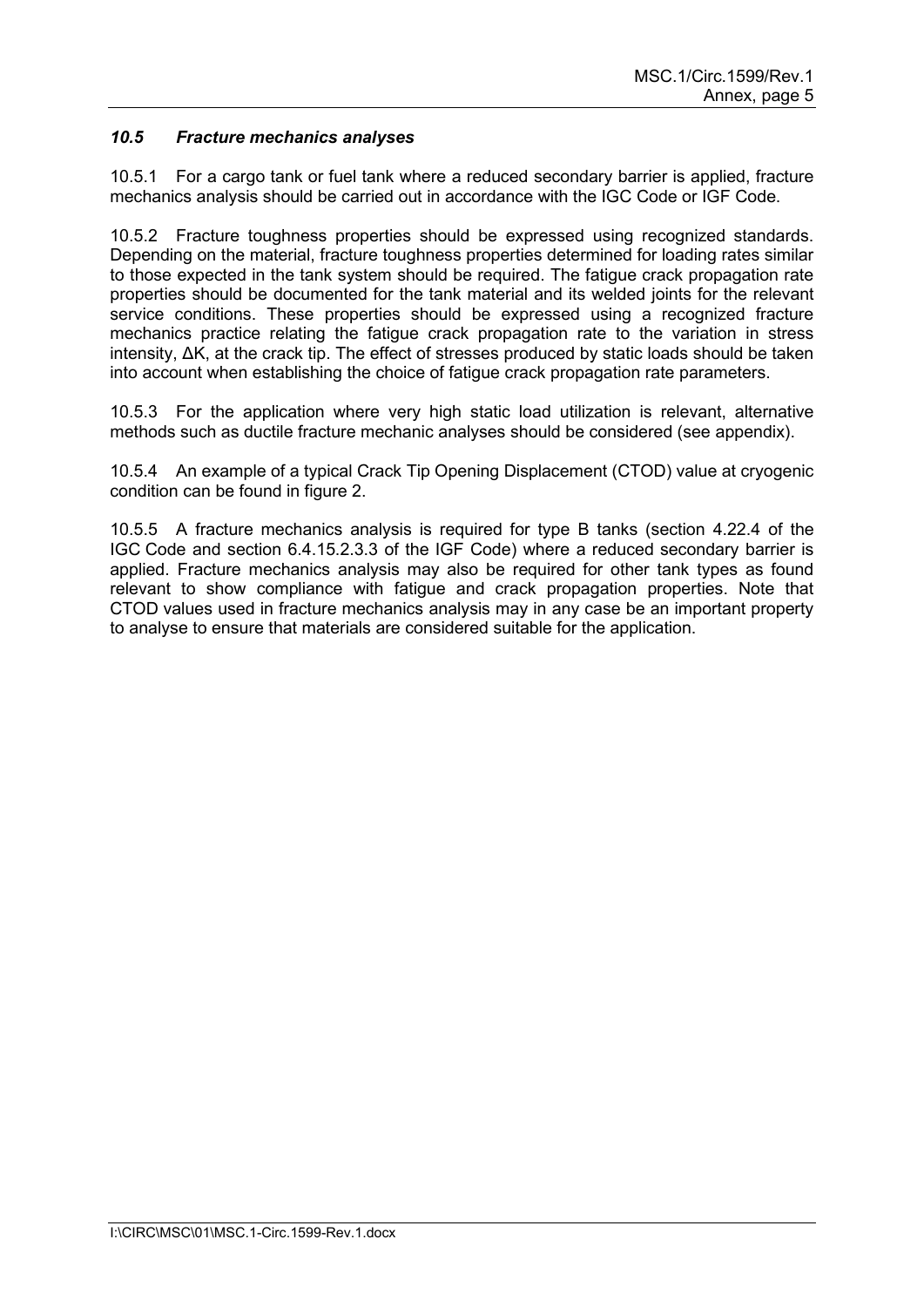| <b>CTOD TEST REPORT</b>          |                                                   |                      |                                                                           |                |                                                |                       |                |                                          |                |                |  |
|----------------------------------|---------------------------------------------------|----------------------|---------------------------------------------------------------------------|----------------|------------------------------------------------|-----------------------|----------------|------------------------------------------|----------------|----------------|--|
|                                  |                                                   |                      |                                                                           |                | <b>REPORT NO.:</b>                             |                       |                |                                          |                |                |  |
| <b>Test method</b><br>standard   | ISO 12135/15653 Specimen<br>No.                   |                      |                                                                           |                | FCAW-2                                         |                       |                | <b>Test date</b>                         |                |                |  |
| <b>Specimen</b><br>configuration | <b>Square Cross-Section 3 Point</b><br>Bend(W=2B) |                      |                                                                           |                |                                                |                       |                | <b>Crack plane</b><br>L-T<br>orientation |                |                |  |
|                                  |                                                   |                      |                                                                           | 1              | $\overline{2}$                                 |                       |                | 3                                        | Average        |                |  |
| <b>Specimen</b>                  | Thickness, B<br>(mm)                              |                      |                                                                           | 40             | 40                                             |                       |                | 40                                       |                | 40             |  |
| dimensions                       | Width, W (mm)                                     |                      |                                                                           | 80             | 80                                             |                       |                | 80                                       | 80             |                |  |
|                                  | 320<br>Span, S (mm)                               |                      |                                                                           |                | Knife edge thickness, z<br>(mm)                |                       |                |                                          |                | 0              |  |
|                                  | Young's Modulus of Elasticity, E (MPa)            |                      |                                                                           |                |                                                |                       |                |                                          | 182,000        |                |  |
|                                  | YS (0.2% proof), $\sigma_{\text{YSP}}$ (MPa)      |                      |                                                                           |                |                                                |                       | 474            |                                          |                |                |  |
| <b>Test material</b>             | TS, $\sigma$ <sub>TSP</sub> (MPa)                 |                      |                                                                           |                |                                                |                       |                | 780                                      |                |                |  |
|                                  | YS (0.2% proof), $\sigma_{YS}$ (MPa)              |                      |                                                                           |                |                                                |                       |                |                                          | 655            |                |  |
|                                  | <b>Machined</b>                                   |                      | Width, N                                                                  |                | Length, Lmc                                    |                       |                | <b>Root radius</b>                       |                |                |  |
|                                  |                                                   | notch (mm)           |                                                                           | 4.7            | 32.4                                           |                       |                | 0.1                                      |                |                |  |
| <b>Test condition</b>            | Temperature (°C)                                  |                      |                                                                           |                |                                                |                       |                | $-165$                                   |                |                |  |
| <b>Test result</b>               |                                                   | $\frac{2}{3}$ 100000 | 180000<br>160000<br>140000<br>120000<br>60000<br>40000<br>20000<br>0<br>0 |                | $\overline{2}$                                 | 4<br>Displacement(mm) | 6              | 8                                        |                |                |  |
|                                  | Crack Length to Tip of Fatigue Pre crack (mm)     |                      |                                                                           |                |                                                |                       |                |                                          |                |                |  |
|                                  | a <sub>1</sub>                                    | a <sub>2</sub>       | a <sub>3</sub>                                                            | a <sub>4</sub> | a <sub>5</sub>                                 | $a_6$                 | a <sub>7</sub> | $a_8$                                    | a <sub>9</sub> | a <sub>0</sub> |  |
|                                  | 37.62                                             | 39.28                | 39.36                                                                     | 38.95          | 39.24                                          | 38.27                 | 38.55          | 38.67                                    | 37.21          | 38.72          |  |
|                                  | 0.54<br>$a_0/W$                                   |                      |                                                                           |                | Plastic component of V, V <sub>p</sub><br>(mm) |                       |                |                                          | 1.53           |                |  |
|                                  | <b>Critical CTOD (mm)</b>                         |                      |                                                                           |                |                                                |                       |                |                                          |                |                |  |
|                                  | <b>Type of CTOD</b>                               |                      |                                                                           |                | <b>Total CTOD</b>                              |                       |                |                                          |                |                |  |
|                                  | δm                                                |                      |                                                                           |                | 0.53                                           |                       |                |                                          |                |                |  |

**Figure 2: Example of typical values for CTOD test at -165°C**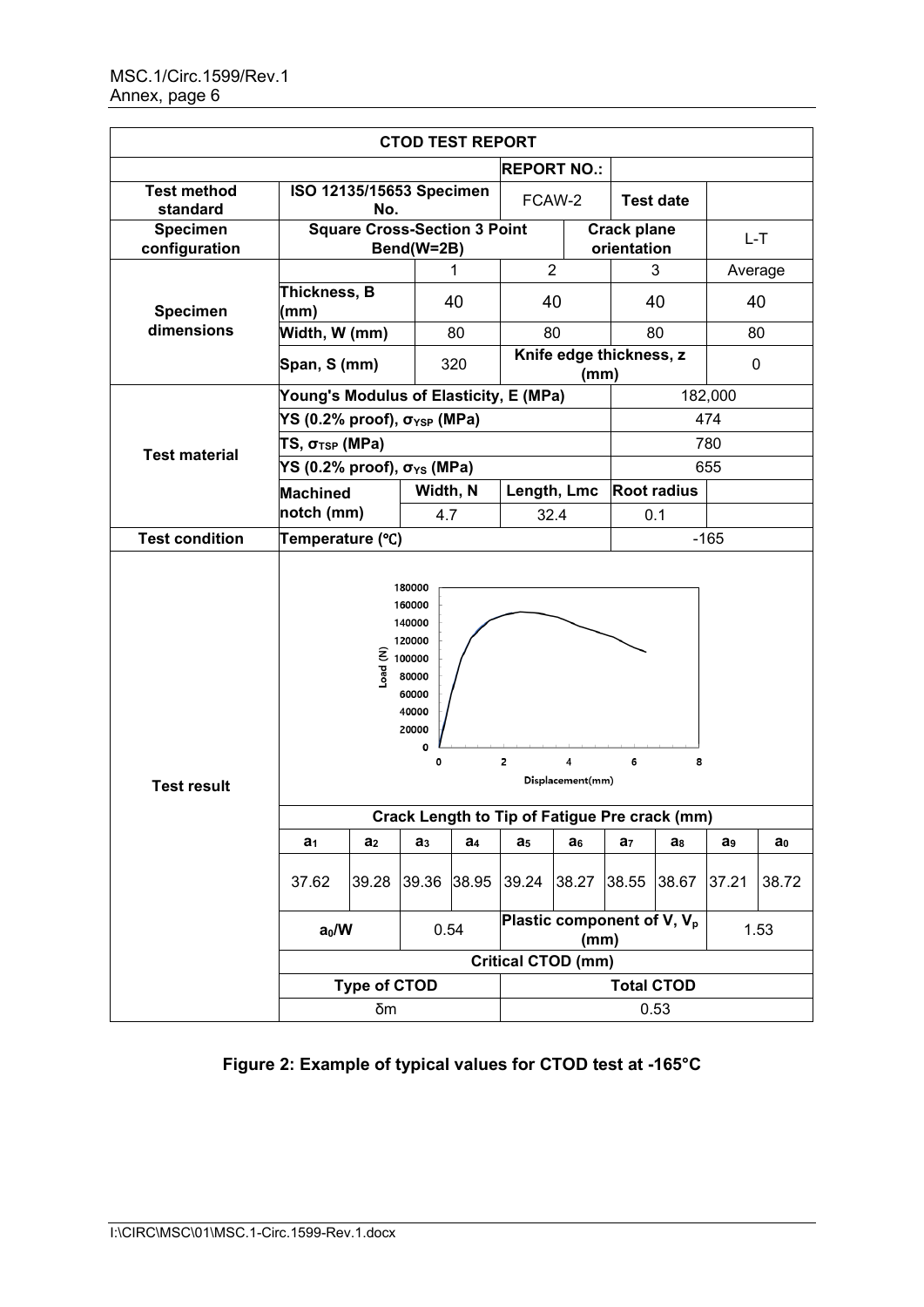## *10.6 Welding*

10.6.1 Welding should be carried out in accordance with section 6.5 of the IGC Code or section 16.3 of the IGF Code, and to the satisfaction of the Administration.

- 10.6.2 For welding, the following points can be considered:
	- .1 for reducing the heat input during production:
		- .1 special attention should be given to the first root pass when applying flux-cored arc welding (FCAW); reduced amperage should be considered; and
		- .2 welding heat input of maximum 30 kJ/cm should be used as guidance for 3G position, as that has less heat input for 1G position.
	- .2 distance between the weld and nozzle should be kept to a minimum to reduce the oxygen content at the vicinity of the weld pool;
	- .3 weld gas composition of FCAW should normally be an 80/20 mix of argon and carbon dioxide; and
	- .4 appropriate ventilation should be provided to reduce exposure to hazardous welding fumes.

## *10.7 Non-destructive testing (NDT)*

The scope of non-destructive testing (NDT) should be as required by section 6.5.6 of the IGC Code or section 16.3.6 of the IGF Code. NDT procedures should be in accordance with recognized standards to the satisfaction of the Administration. For high manganese austenitic steel suitable NDT procedures normally applicable for austenitic steels should be used.

## *10.8 Corrosion resistance*

High manganese austenitic steel is not considered a very strong corrosion resistant material in line with several similar materials such as 304 stainless steel and 9% Ni Steels. Appropriate measures with respect to corrosion protection and avoidance of a corrosive environment should be taken. Particularly for LNG fuel tanks that may not be in operation, appropriate precautions should be taken at all times to ensure that empty tanks are filled with inert gas or dry air when not in use.

## **11 References**

- 1 ASTM A1106 / A1106M-17: Standard Specification for Pressure Vessel Plate, Alloy Steel, Austenitic High Manganese for Cryogenic Application
- 2 ISO 21635:2018 Ships and marine technology Specification of high manganese austenitic steel used for LNG tanks on board ships
- 3 Material testing requirements and acceptance criteria (appendix)
- 4 DNVGL-RP-C203 Fatigue design of offshore steel structures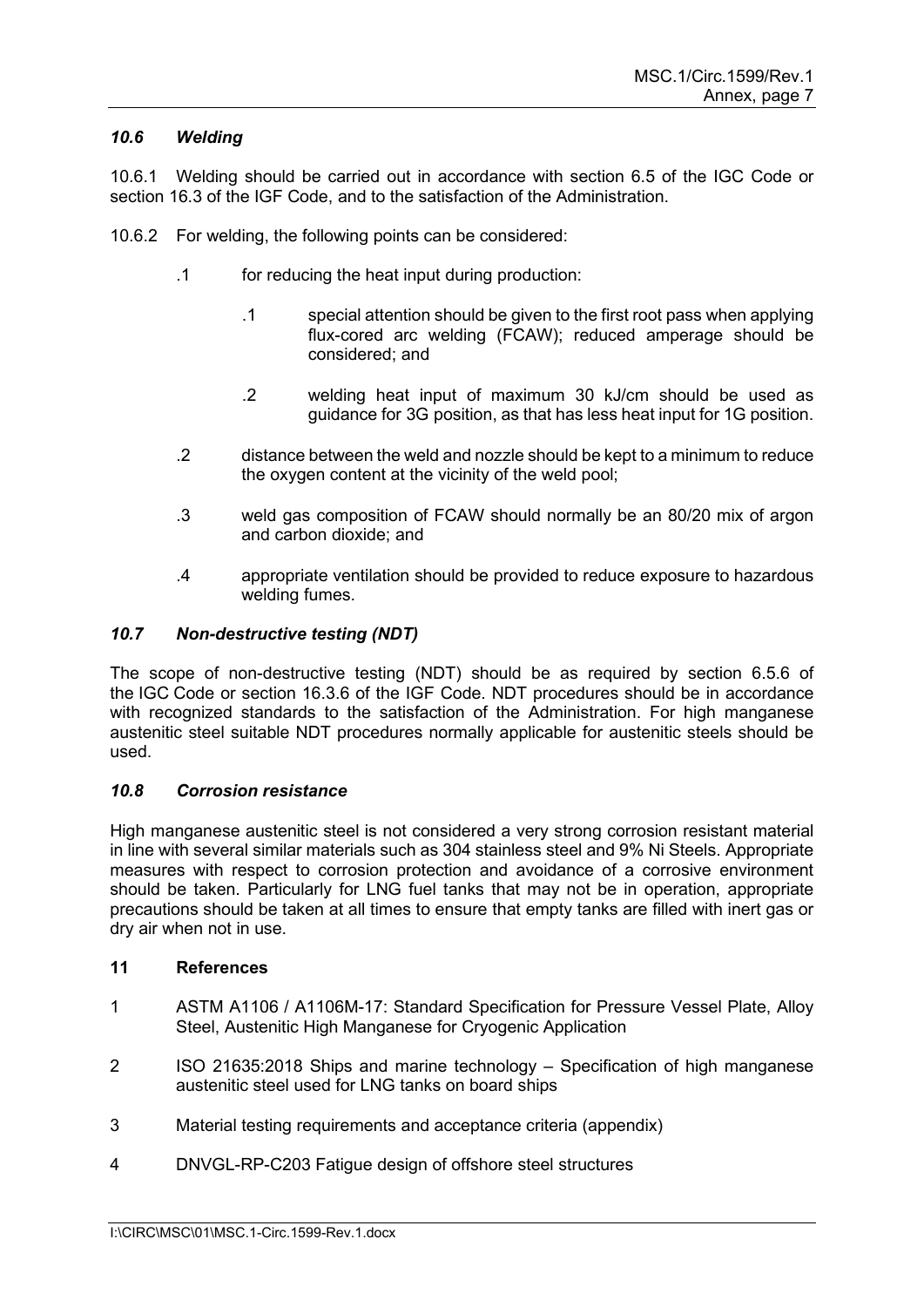- 5 IIW 1823-07 Recommendations for fatigue design of welded joints and components
- 6 BS 7910:2013 + A1:2015 Guide to methods for assessing the acceptability of flaws in metallic structures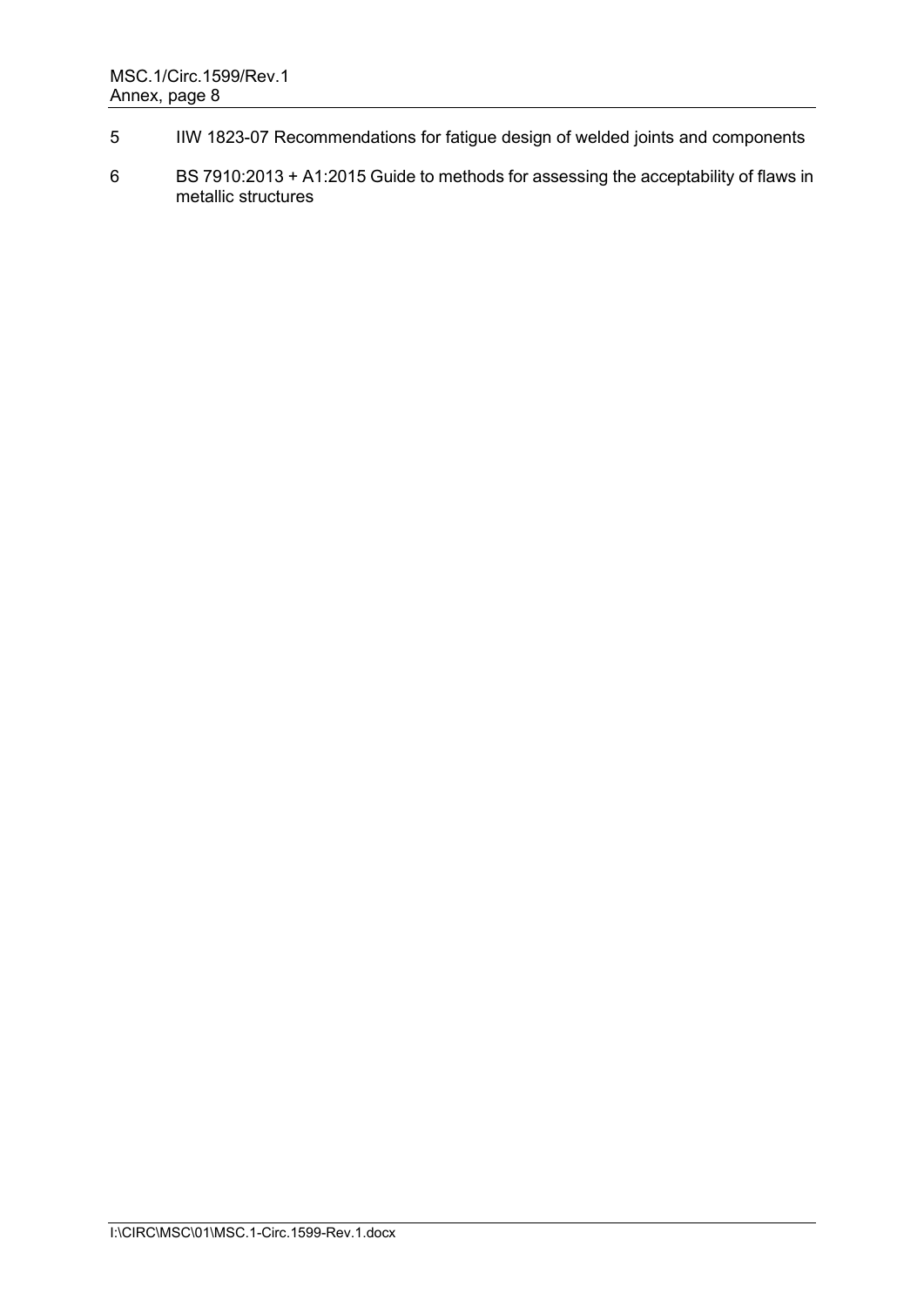# **APPENDIX**

### **GENERAL ASSUMPTIONS AND LIMITATIONS**

- 1 It should be noted that the investigated material is limited to:
	- .1 plate thickness between 6 mm to 40 mm;
	- .2 plates only (hot rolled condition); and
	- .3 for methane (LNG) only.

# **Scope and acceptance criteria**

## **1 Cargo constraints**

High manganese austenitic steel is only considered for methane (LNG), reference: chapter 19 of the IGC Code. No additional requirements with respect to specific cargoes (chapter 17 of the IGC Code) have been evaluated. In case of use with other cargoes, the application should be to the satisfaction of the Administration.

## **2 Test of base material**

# *2.1 Chemical composition*

Recognized standards, such as ASTM A1106/A1106M-17 or ISO 21635:2018.

# **Test acceptance criteria**

In accordance with recognized standards.

## *2.2 Micrographic examination*

This test should be carried out in accordance with 6.3.4 of the IGC Code and 16.2.4 of the IGF Code, i.e. recognized standards, such as ASTM E112.

## **Test acceptance criteria**

Microstructure to be reported for reference (i.e. grain size/precipitations)

## *2.3 Tensile test*

This test should be carried out in accordance with 6.3.1 of the IGC Code and 16.2.1 of the IGF Code.

Samples should be taken from three heats of different compositions, both at room and cryogenic temperatures.

## **Test acceptance criteria**

The yield, tensile strength and elongation should be in accordance with the recognized standard applied for Chemical composition (2.1) such as ASTM A1106/A1106M-17 or ISO 21635:2018.

## *2.4 Charpy impact test*

This test should be carried out in accordance with 6.3.2 of the IGC Code and 16.2.2 of the IGF Code.

## **Test acceptance criteria**

In accordance with table 6.3, as for austenitic steels, of the IGC Code and table 7.3 of the IGF Code.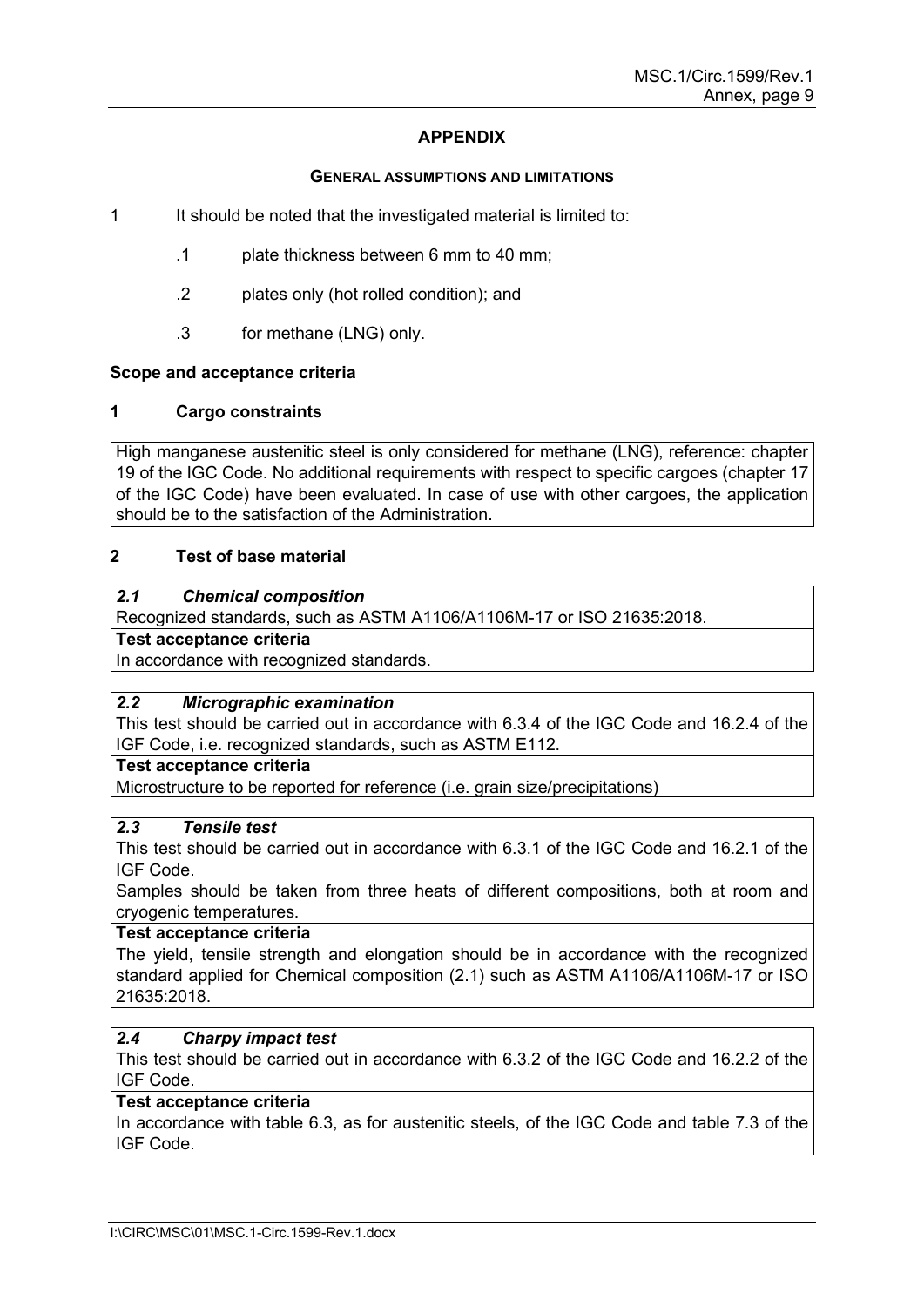*Guidance note 9 of tables 6.3 and 7.3: Impact tests may not be omitted for high manganese austenitic steel due to lack of experience.*

# *2.5 Charpy impact test on strain aged specimens*

Recognized standards, such as ASTM E23.

# **Test acceptance criteria**

In accordance with table 6.3, as for austenitic steels, of the IGC Code and 16.2.2 of the IGF Code.

*Guidance note 9 of tables 6.3 and 7.3 may be not applicable for high manganese steel due to lack of experience.* 

## *2.6 Drop weight test*

Recognized standards should be applied, such as ASTM E208. Tests should be carried out at -196°C.

# **Test acceptance criteria**

No break at test temperature as defined by the applied standard.

# *2.7 Fatigue test (S-N curve)*

The basis for establishing S-N Curves should be in accordance with 4.18.2.4.2 of the IGC Code and 6.4.12.2.4 of the IGF Code.

### **Test acceptance criteria**

S-N curves should be as a minimum the fatigue strength as established curves for steel as defined in IIW or DNVGL-RP-C203.

## **2.8 CTOD (Crack Tip Opening Displacement) test**

Recognized standards, such as ASTM E1820, BS 7448 or ISO 12135, should be used for these purposes.

### **Test acceptance criteria**

CTOD minimum value should be in accordance with design specification for testing at room and cryogenic temperatures as per design conditions. As a guidance a minimum CTOD value of 0.2 mm is often required.

## *2.9 Corrosion test*

These tests should be carried out in accordance with recognized standards.

### **Test acceptance criteria**

*In accordance with recognized standard or approved by the Administration.* 

### *2.9.1 Intergranular corrosion test*

This test should be carried out in accordance with recognized standard, such as ASTM A262.

# **Test acceptance criteria**

*In accordance with recognized standard or approved by the Administration.* 

### *2.9.2 General corrosion test*

This test should be carried out in accordance with recognized standards, such as ASTM NACE/ASTM G31-12a.

## **Test acceptance criteria**

*In accordance with recognized standard or approved by the Administration.*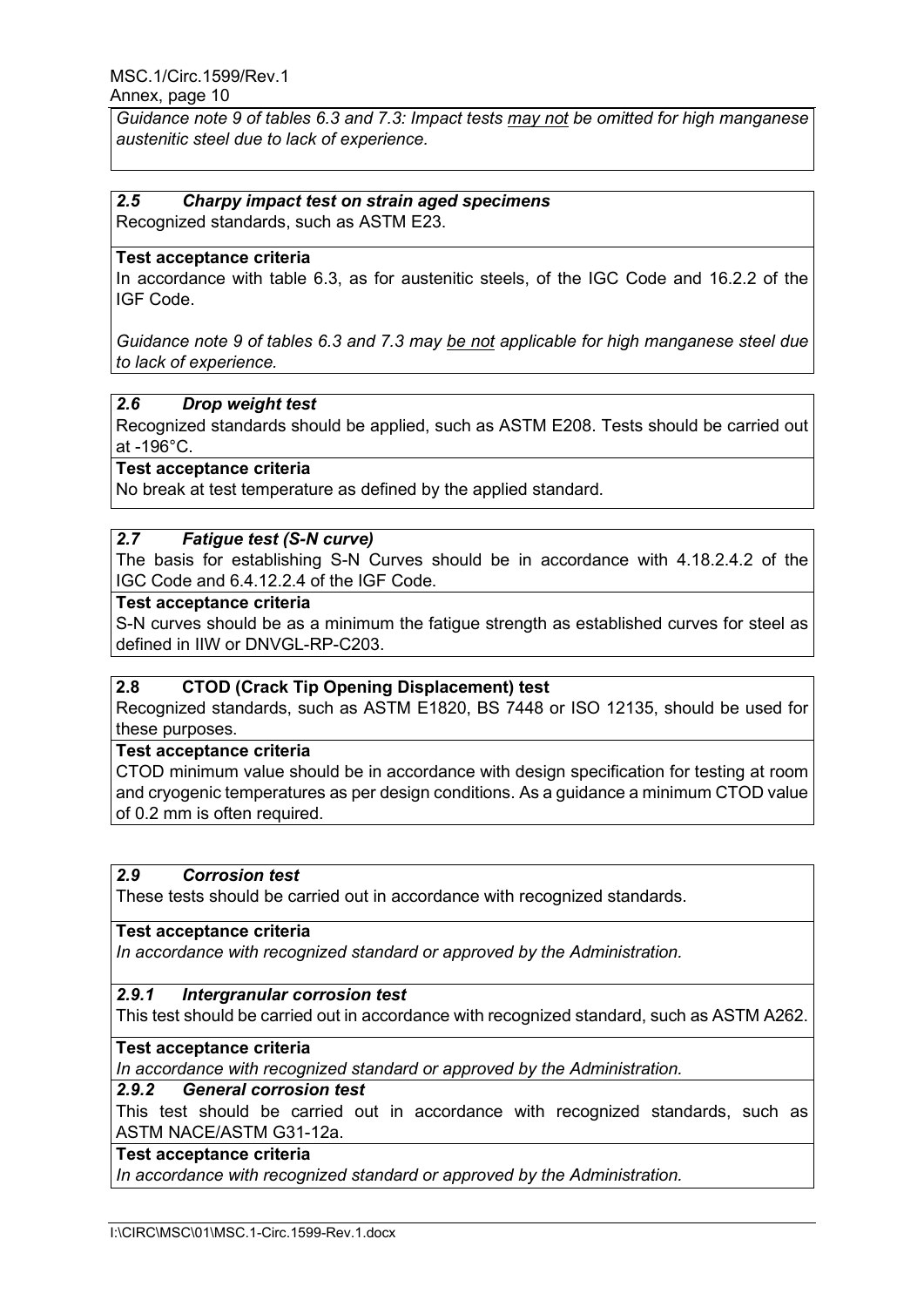## *2.9.3 Stress corrosion cracking test*

This test should be carried out to the satisfaction of the Administration, in accordance with recognized standards, such as ASTM G36 and ASTM G123.

### **Test acceptance criteria**

*In accordance with recognized standard or approved by the Administration.* 

## **3 Tests of welded condition (including HAZ)**

### *3.1 Micrographic examination*

This test should be carried out in accordance with 6.3.4 of the IGC Code and 16.2.4 of the IGF Code, i.e. recognized standards, such as ASTM E112 (or equivalent).

### **Test acceptance criteria**

Microstructure should be reported for reference (i.e. grain size/precipitations).

### *3.2 Hardness test*

This test should be carried out in accordance with 6.3.4 and 6.5.3.4.5 of the IGC Code and 16.2.4 and 16.3.3.4.5 of the IGF Code, i.e. recognized standards, such as ISO 6507-1.

### **Test acceptance criteria**

The hardness value should be reported for reference.

## *3.3 Cross-weld tensile test*

This test should be carried out in accordance with 6.5.3.5.1 of the IGC Code and 16.3.3.5.1 of the IGF Code as relevant application for under-matched welds. Recognized standards, such as ASTM E8/E8M, may be applied.

### **Test acceptance criteria**

In accordance with 4.18.1.3.1.2 of the IGC Code and 6.4.12.1.1.3 of the IGF Code.

## *3.4 Charpy impact test*

This test should be carried out in accordance with 6.3.2 and 6.5.3.4.4 of the IGC Code and 16.2.2 and 16.3.3.4.4 of the IGF Code.

### **Test acceptance criteria**

In accordance with 6.5.3.5.3 of the IGC Code and 16.3.3.5.3 of the IGF Code

## *3.5 CTOD (Crack Tip Opening Displacement) test*

Recognized standards, such as ASTM E1820, BS 7448 or ISO 15653, should be used for these purposes.

### **Test acceptance criteria**

CTOD minimum value should be in accordance with design specification for testing at room and cryogenic temperatures as per design conditions. As a guidance a minimum CTOD value of 0.2 mm is often required.

# *3.6 Ductile fracture toughness test, JIc*

Recognized standards, such as ASTM E1820 or ISO 15653. The ductile fracture toughness test may be omitted at the discretion of the Administration.

### **Test acceptance criteria**

In accordance with recognized standard.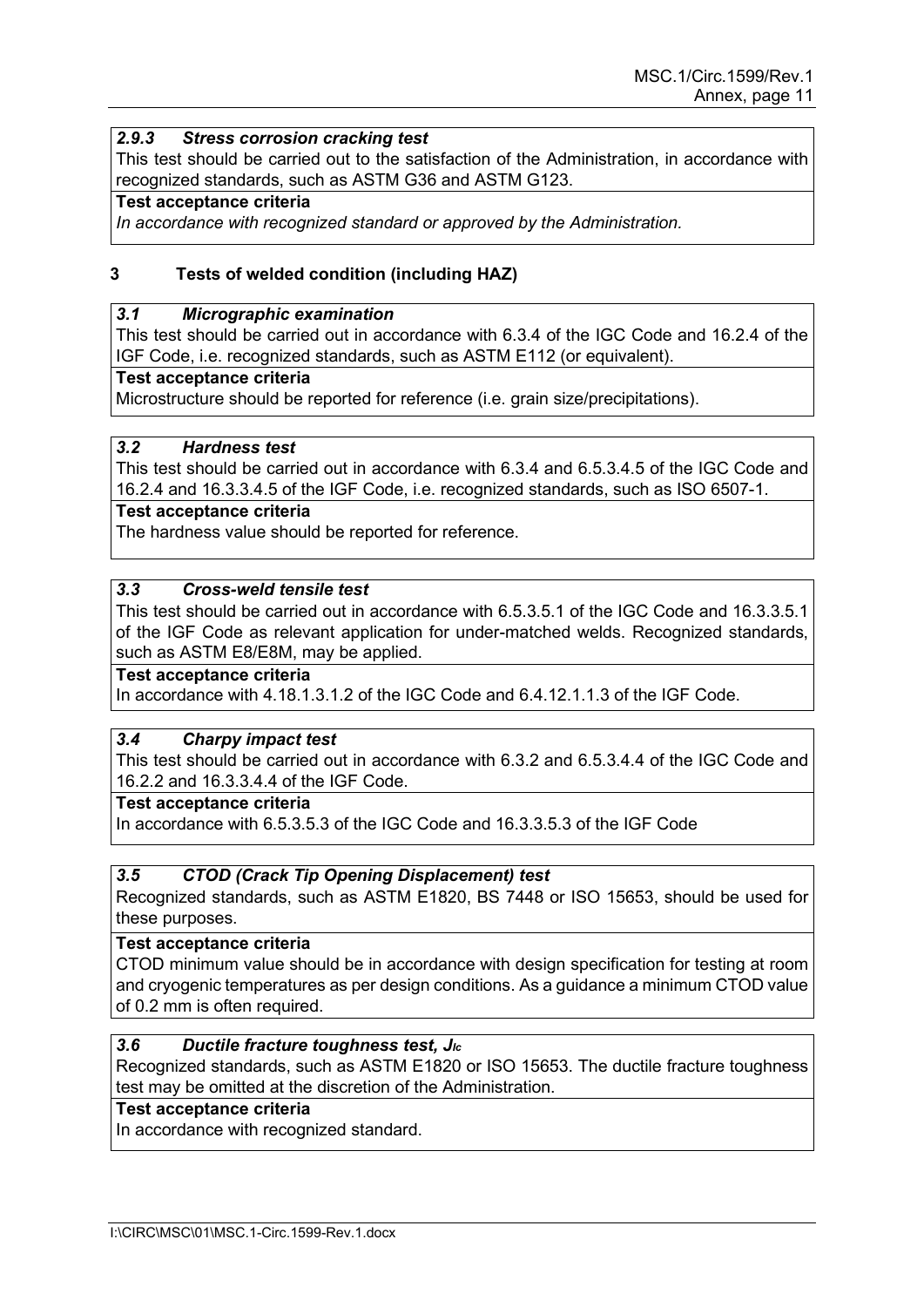### *3.7 Bending test*

This test should be carried out in accordance with 6.3.3 of the IGC Code and 16.2.3 of the IGF Code.

# **Test acceptance criteria**

No fracture should be acceptable after a 180° bend as required for welded material as per 6.5.3.5.2 of the IGC Code and 16.3.3.5.2 of the IGF Code.

## *3.8 Fatigue test (S-N curve)*

The basis for establishing S-N Curves should be in accordance with 4.18.2.4.2 of the IGC Code and 6.4.12.2.4 of the IGF Code.

### **Test acceptance criteria**

S-N curves should be minimum the fatigue strength as established curves for steel as defined in IIW or DNVGL-RP-C203.

### *3.9 Corrosion test*

These tests should be carried out in accordance with recognized standards.

### **Test acceptance criteria**

*In accordance with recognized standard or approved by the Administration.* 

### *3.9.1 Intergranular corrosion test*

This test should be carried out in accordance with recognized standard, such as ASTM A262.

### **Test acceptance criteria**

*In accordance with recognized standard or approved by the Administration.* 

### *3.9.2 General corrosion test*

This test should be carried out in accordance with recognized standards, such as ASTM NACE/ASTM G31-12a.

### **Test acceptance criteria**

*In accordance with recognized standard or approved by the Administration.* 

### *3.9.3 Stress corrosion cracking test*

This test should be carried out to the satisfaction of the Administration, in accordance with recognized standard, such as ASTM G36, ASTM G58 and ASTM G123.

## **Test acceptance criteria**

*In accordance with recognized standard or approved by Administration.*